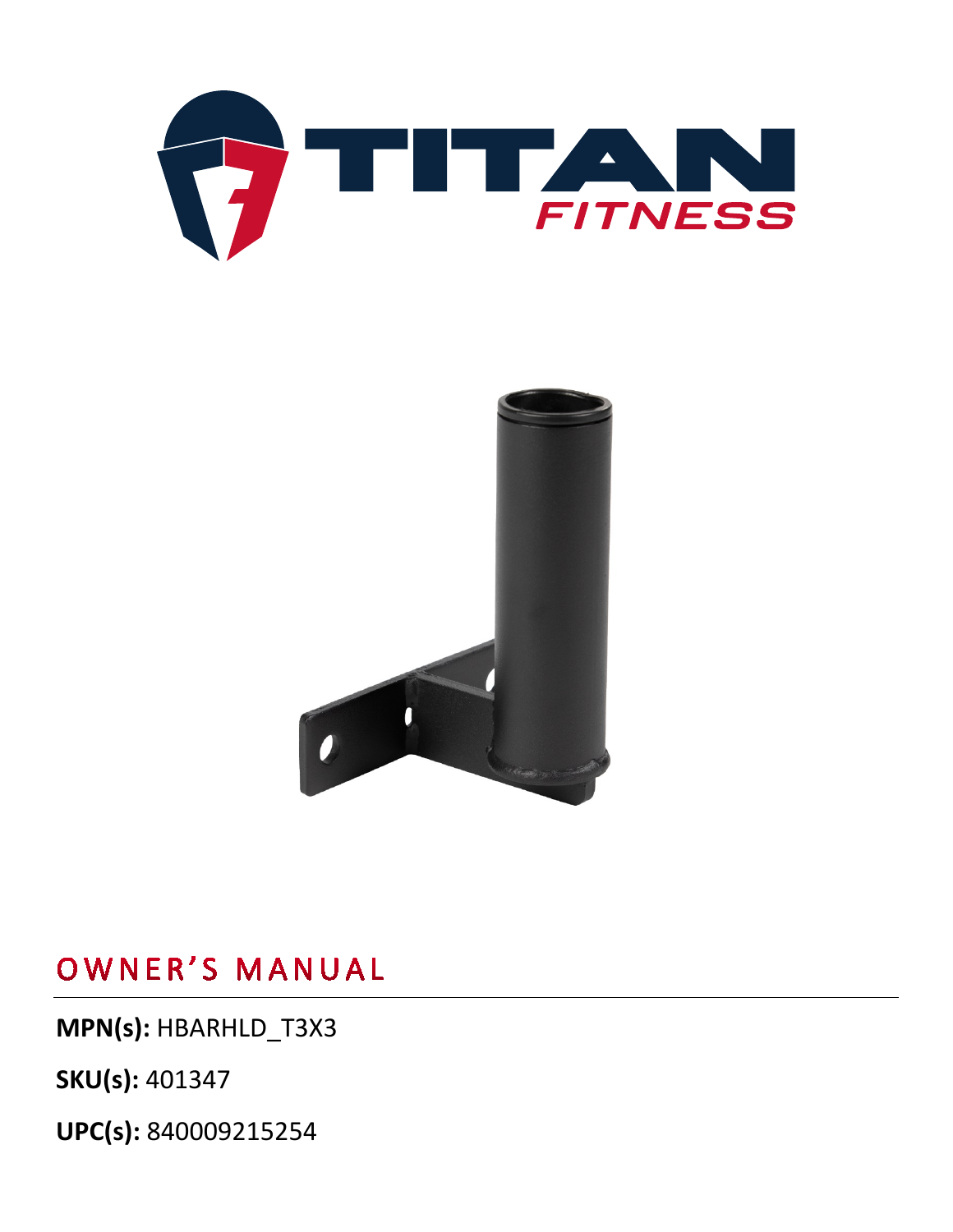

| <b>KEY</b> | <b>BOX</b>   | <b>DESCRIPTION</b>                    | <b>QTY</b>     | <b>KEY</b> | <b>BOX</b> | <b>DESCRIPTION</b> | <b>QTY</b> |
|------------|--------------|---------------------------------------|----------------|------------|------------|--------------------|------------|
| (1)        | $\mathbf{1}$ | <b>Bar Holder</b>                     | 1              | (5)        | 1          | M16 Nut            |            |
| (2)        | 1            | Hollow Sleeve $\Phi$<br>63.5*54.5*200 | 1              | (6)        | 1          | Hex Bolt M16*85    |            |
| (3)        | $\mathbf{1}$ | Flat Washer $\Phi$ 17* $\Phi$ 30*3    | 4              | (7)        | 1          | Hex Bolt M16*110   |            |
| (4)        | 1            | Spring Washer $\Phi$ 16               | $\overline{2}$ |            |            |                    |            |